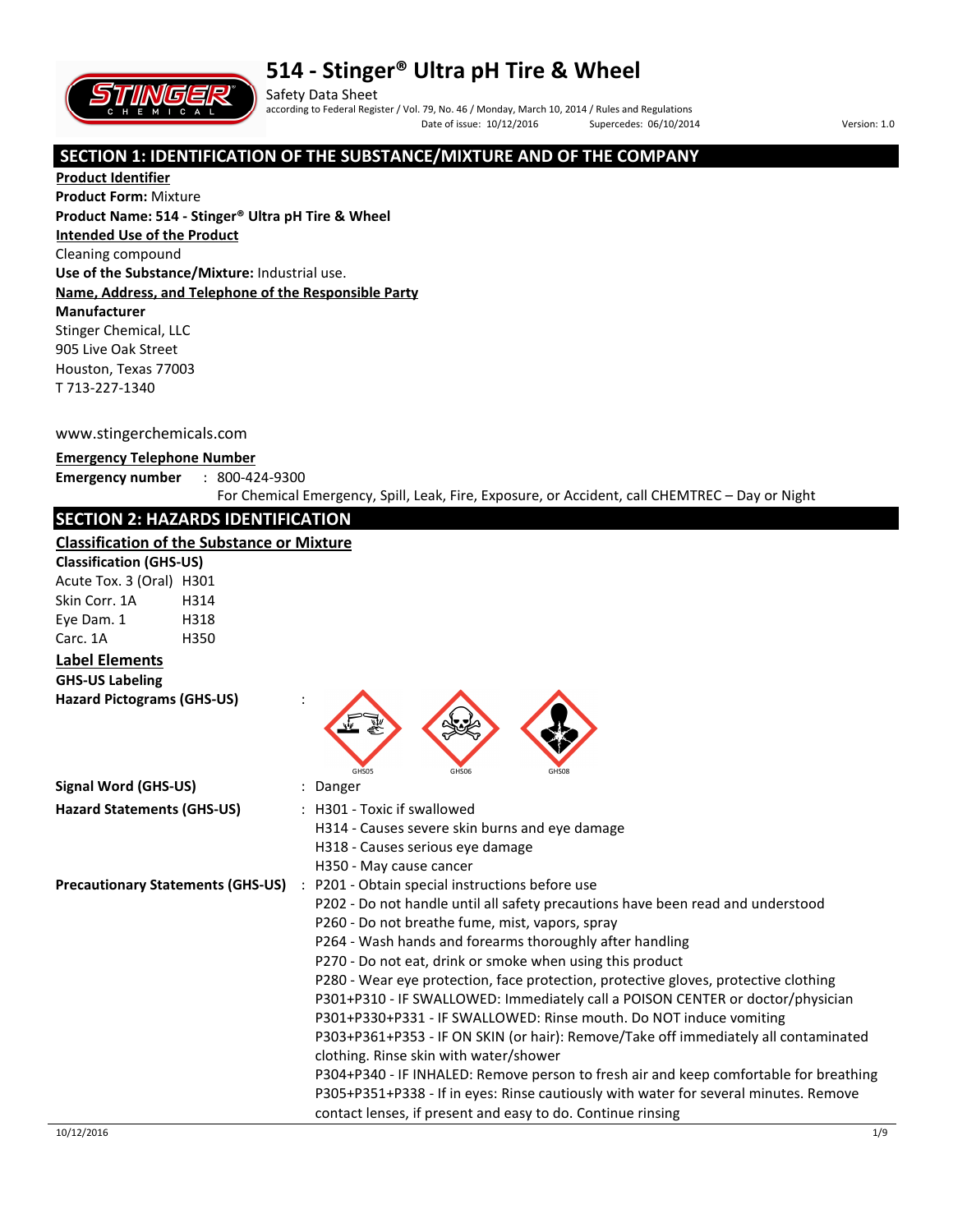Safety Data Sheet

according to Federal Register / Vol. 79, No. 46 / Monday, March 10, 2014 / Rules and Regulations

P308+P313 - If exposed or concerned: Get medical advice/attention

P310 - Immediately call a POISON CENTER or doctor

P321 - Specific treatment (see Section 4)

P330 - If swallowed, rinse mouth

P363 - Wash contaminated clothing before reuse

P405 - Store locked up

P501 - Dispose of contents/container to local, regional, national, and international regulations

**Other Hazards** Not available

**Unknown Acute Toxicity (GHS-US)** Not available

#### **SECTION 3: COMPOSITION/INFORMATION ON INGREDIENTS**

#### **Substances**

**Mixture** 

| <b>Name</b>         | <b>Product identifier</b> | % (w/w)   | <b>Classification (GHS-US)</b> |
|---------------------|---------------------------|-----------|--------------------------------|
| Sulfuric acid       | (CAS No) 7664-93-9        | $40 - 51$ | Skin Corr. 1A, H314            |
|                     |                           |           | Eye Dam. 1, H318               |
|                     |                           |           | Carc. 1A. H350                 |
| Ammonium bifluoride | (CAS No) 1341-49-7        | $40 - 49$ | Acute Tox. 3 (Oral), H301      |
|                     |                           |           | Skin Corr. 1B, H314            |

Full text of H-phrases: see section 16

#### **SECTION 4: FIRST AID MEASURES**

#### **Description of First Aid Measures**

**General:** IF exposed or concerned: Get medical advice/attention. If you feel unwell, seek medical advice (show the label where possible).

**Inhalation:** Using proper respiratory protection, immediately move the exposed person to fresh air. . Keep at rest and in a position comfortable for breathing. Give oxygen or artificial respiration if necessary. Seek immediate medical advice. Symptoms may be delayed.

**Skin Contact:** Remove/Take off immediately all contaminated clothing. Immediately flush skin with plenty of water for at least 30 minutes. Seek medical attention immediately if exposure is severe. Obtain medical attention if irritation develops or persists. Wash contaminated clothing before reuse.

**Eye Contact:** In case of contact, immediately flush eye with plenty of water for at least 30 minutes. Seek medical attention immediately if exposure is severe. Obtain medical attention if irritation develops or persists.

**Ingestion:** If swallowed, do not induce vomiting: seek medical advice immediately and show this container or label.

#### **Most Important Symptoms and Effects Both Acute and Delayed**

**General:** Corrosive. Causes burns. Toxic if swallowed.

**Inhalation:** Causes severe respiratory irritation if inhaled. Symptoms may include burning of nose and throat, constriction of airway, difficulty breathing, shortness of breath, bronchial spasms, chest pain, and pink frothy sputum. Contact may cause immediate severe irritation progressing quickly to chemical burns. May cause pulmonary edema. Symptoms may be delayed.

**Skin Contact:** Contact may cause immediate severe irritation progressing quickly to chemical burns.

**Eye Contact:** Contact may cause immediate severe irritation progressing quickly to chemical burns. Can cause blindness. **Ingestion:** Toxic if swallowed. May cause burns or irritation of the linings of the mouth, throat, and gastrointestinal tract. Swallowing a small quantity of this material will result in serious health hazard.

**Chronic Symptoms:** Repeated or prolonged inhalation may damage lungs. Prolonged and repeated contact will eventually cause permanent tissue damage. May cause cancer.

#### **Indication of Any Immediate Medical Attention and Special Treatment Needed**

If medical advice is needed, have product container or label at hand.

#### **SECTION 5: FIREFIGHTING MEASURES**

#### **Extinguishing Media**

**Suitable Extinguishing Media:** Use extinguishing media appropriate for surrounding fire.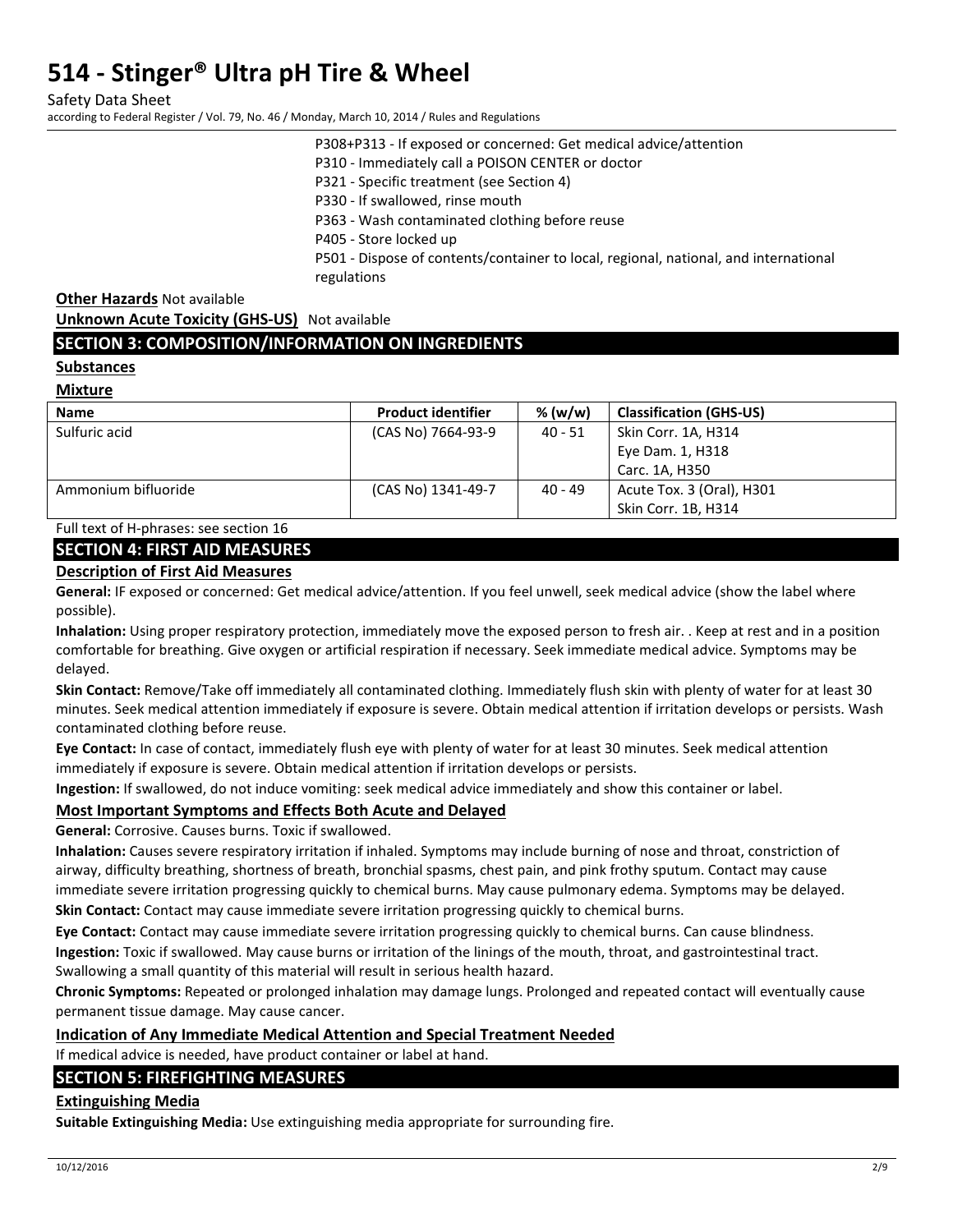#### Safety Data Sheet

according to Federal Register / Vol. 79, No. 46 / Monday, March 10, 2014 / Rules and Regulations

**Unsuitable Extinguishing Media:** Do not get water inside containers. Do not apply water stream directly at source of leak. Do not use a heavy water stream. A direct water stream will cause violent splattering and generation of heat.

#### **Special Hazards Arising From the Substance or Mixture**

**Fire Hazard:** Not flammable. Under conditions of fire this material may produce: Sulphur oxides.

**Explosion Hazard:** Product is not explosive.

**Reactivity:** Acidic liquids, such as this material, may react with metals and release hydrogen gas.

#### **Advice for Firefighters**

#### **Precautionary Measures Fire:** Not available

**Firefighting Instructions:** Keep upwind. Use water spray or fog for cooling exposed containers.

**Protection During Firefighting:** Firefighters must use full bunker gear including NIOSH-approved positive pressure self-contained breathing apparatus to protect against potential hazardous combustion or decomposition products and oxygen deficiencies.

Evacuate area and fight the fire from a maximum distance or use unmanned hose holders or monitor nozzles. Cover pooling liquid with foam. Containers can build pressure if exposed to radiant heat; cool adjacent containers with flooding quantities of water until well after the fire is out. Withdraw immediately from the area if there is a rising sound from a venting safety device or discoloration of vessels, tanks, or pipelines. Be aware that burning liquid will float on water. Notify appropriate authorities if liquid enter sewers or waterways.

**Hazardous Combustion Products**: Carbon oxides (CO, CO2). On heating: release of toxic and corrosive gases/vapors sulphur oxides. **Other information:** Do not allow run-off from fire fighting to enter drains or water courses.

**Reference to Other Sections** 

Refer to section 9 for flammability properties.

#### **SECTION 6: ACCIDENTAL RELEASE MEASURES**

#### **Personal Precautions, Protective Equipment and Emergency Procedures**

**General Measures:** Product residue can burn after water evaporates.

#### **For Non-Emergency Personnel**

**Protective Equipment:** Use recommended respiratory protection. Wear suitable protective clothing, gloves and eye/face protection.

**Emergency Procedures:** Stop leak if safe to do so. Eliminate ignition sources. Evacuate unnecessary personnel. Ventilate area. Keep upwind.

#### **For Emergency Personnel**

**Protective Equipment:** Use recommended respiratory protection. Wear suitable protective clothing, gloves and eye/face protection.

**Emergency Procedures:** Stop leak if safe to do so. Eliminate ignition sources. Evacuate unnecessary personnel. Ventilate area.

#### **Environmental Precautions**

If spill could potentially enter any waterway, including intermittent dry creeks, contact the U.S. COAST GUARD NATIONAL RESPONSE CENTER at 800-424-8802. In case of accident or road spill notify CHEMTREC at 800-424-9300 (in USA) or CANUTEC at 613- 996-6666 (in Canada). In other countries call CHEMTREC at (International code) +1-703-527-3887.

#### **Methods and Material for Containment and Cleaning Up**

**For Containment:** Contain any spills with dikes or absorbents to prevent migration and entry into sewers or streams. **Methods for Cleaning Up:** Ventilate area. Small quantities of liquid spill: take up in non-combustible absorbent material and shovel into container for disposal. Collect absorbed material and place into a sealed, labelled container for proper disposal. Practice good housekeeping - spillage can be slippery on smooth surface either wet or dry. Liquid spill: neutralize with powdered limestone or sodium bicarbonate.

#### **Reference to Other Sections**

### **SECTION 7: HANDLING AND STORAGE**

#### **Precautions for Safe Handling**

**Hygiene Measures:** Handle in accordance with good industrial hygiene and safety procedures. Emergency eye wash fountains and safety showers should be available in the immediate vicinity of any potential exposure. Wash contaminated clothing before reuse.

## **Conditions for Safe Storage, Including Any Incompatibilities**

**Storage Conditions:** Detached outside storage is preferable.

**Storage Area:** Store in dry, cool area. Store in a well-ventilated place. Keep away from combustible materials.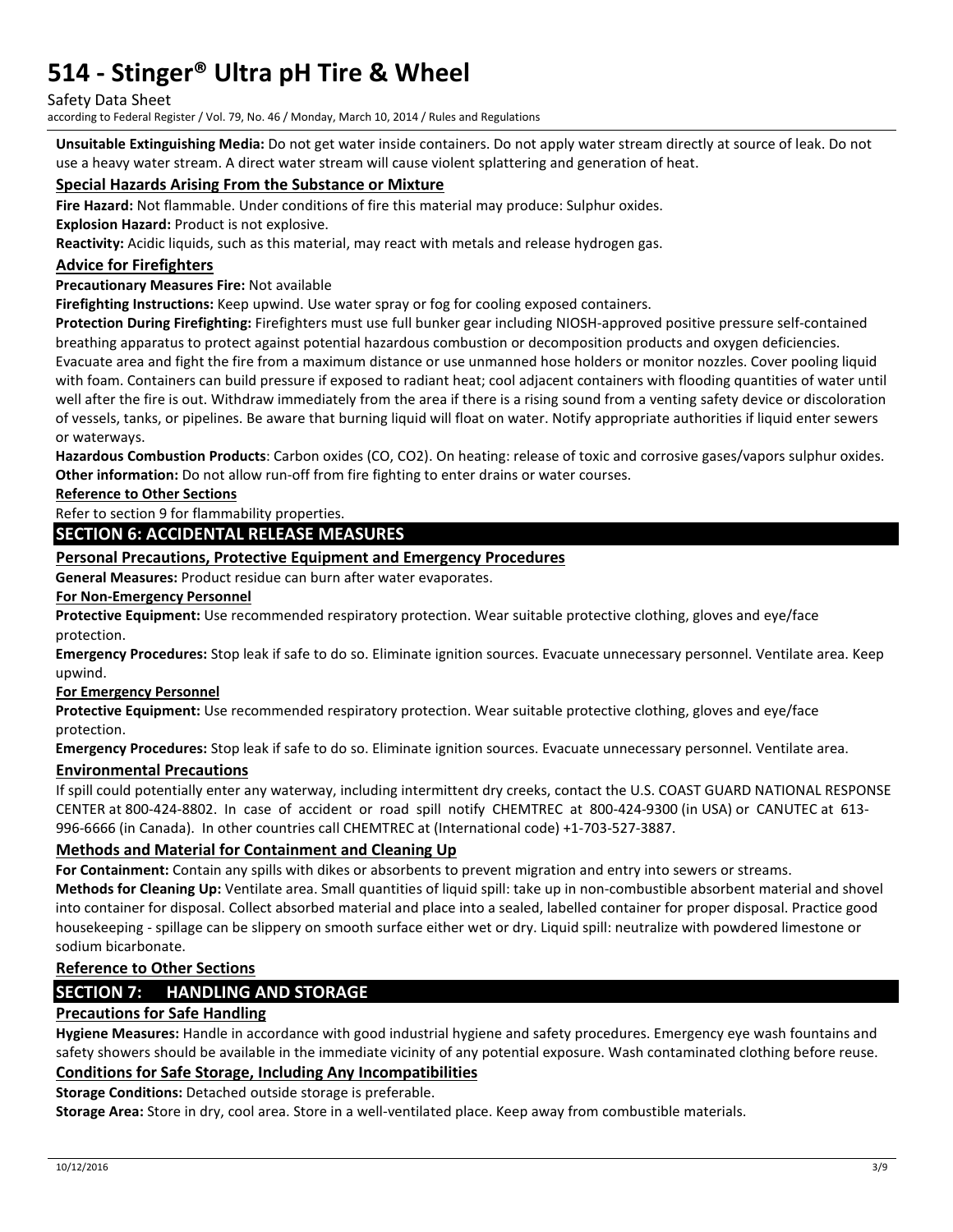Safety Data Sheet

according to Federal Register / Vol. 79, No. 46 / Monday, March 10, 2014 / Rules and Regulations

### **Specific End Use(s)** Not available

### **SECTION 8: EXPOSURE CONTROLS/PERSONAL PROTECTION**

#### **Control Parameters**

| <b>Sulfuric acid (7664-93-9)</b> |                                      |                                                                     |
|----------------------------------|--------------------------------------|---------------------------------------------------------------------|
| Mexico                           | OEL TWA (mg/m <sup>3</sup> )         | $1 \text{ mg/m}^3$                                                  |
| <b>USA ACGIH</b>                 | ACGIH TWA (mg/m <sup>3</sup> )       | $0.2 \text{ mg/m}^3$                                                |
| <b>USA OSHA</b>                  | OSHA PEL (TWA) (mg/m <sup>3</sup> )  | 1 mg/m <sup>3</sup>                                                 |
| <b>USA NIOSH</b>                 | NIOSH REL (TWA) (mg/m <sup>3</sup> ) | $1 \text{ mg/m}^3$                                                  |
| <b>USA IDLH</b>                  | US IDLH $(mg/m3)$                    | 15 mg/ $m3$                                                         |
| Alberta                          | OEL STEL (mg/m <sup>3</sup> )        | 3 mg/ $m3$                                                          |
| Alberta                          | OEL TWA (mg/m <sup>3</sup> )         | $1 \text{ mg/m}^3$                                                  |
| <b>British Columbia</b>          | OEL TWA (mg/m <sup>3</sup> )         | 0.2 mg/m <sup>3</sup> (Thoracic, contained in strong inorganic acid |
|                                  |                                      | mists)                                                              |
| Manitoba                         | OEL TWA (mg/m <sup>3</sup> )         | $0.2 \text{ mg/m}^3$                                                |
| <b>New Brunswick</b>             | OEL STEL (mg/m <sup>3</sup> )        | 3 mg/ $m3$                                                          |
| <b>New Brunswick</b>             | OEL TWA (mg/m <sup>3</sup> )         | $1 \text{ mg/m}^3$                                                  |
| Newfoundland & Labrador          | OEL TWA (mg/m <sup>3</sup> )         | $0.2 \text{ mg/m}^3$                                                |
| Nova Scotia                      | OEL TWA (mg/m <sup>3</sup> )         | $0.2$ mg/m <sup>3</sup>                                             |
| Nunavut                          | OEL STEL (mg/m <sup>3</sup> )        | 3 mg/ $m3$                                                          |
| Nunavut                          | OEL TWA (mg/m <sup>3</sup> )         | $1 \text{ mg/m}^3$                                                  |
| <b>Northwest Territories</b>     | OEL STEL (mg/m <sup>3</sup> )        | 3 mg/ $m3$                                                          |
| <b>Northwest Territories</b>     | OEL TWA (mg/m <sup>3</sup> )         | $1 \text{ mg/m}^3$                                                  |
| Ontario                          | OEL TWA (mg/m <sup>3</sup> )         | $0.2 \text{ mg/m}^3$                                                |
| Prince Edward Island             | OEL TWA (mg/m <sup>3</sup> )         | $0.2 \text{ mg/m}^3$                                                |
| Québec                           | VECD ( $mg/m3$ )                     | 3 mg/ $m3$                                                          |
| Québec                           | VEMP ( $mg/m3$ )                     | $1 \text{ mg/m}^3$                                                  |
| Saskatchewan                     | OEL STEL (mg/m <sup>3</sup> )        | $0.6$ mg/m <sup>3</sup>                                             |
| Saskatchewan                     | OEL TWA (mg/m <sup>3</sup> )         | $0.2 \text{ mg/m}^3$                                                |
| Yukon                            | OEL STEL (mg/m <sup>3</sup> )        | 1 mg/ $m3$                                                          |
| Yukon                            | OEL TWA (mg/m <sup>3</sup> )         | $1 \text{ mg/m}^3$                                                  |

#### **Exposure Controls**

**Appropriate Engineering Controls:** Provide sufficient ventilation to keep ammonia vapors below the permissible exposure limit. Ensure adequate ventilation, especially in confined areas.

**Personal Protective Equipment:** Chemical goggles or Face shield with chemical goggles. Gas mask at concentration in the air >

> TLV. Protective clothing. Gloves.



**Materials for Protective Clothing:** Not available

**Hand Protection:** Impermeable protective gloves.

**Eye Protection:** Chemical goggles/ Face shield with chemical goggles

**Skin and Body Protection:** Wear suitable protective clothing. Chemical resistant suit. Rubber apron, boots.

**Respiratory Protection:** Use a NIOSH-approved respirator or self-contained breathing apparatus whenever exposure may exceed established Occupational Exposure Limits.

**Environmental Exposure Controls:** Emergency eye wash fountains and safety showers should be available in the immediate vicinity

| <b>Information on Basic Physical and Chemical Properties</b> |          |
|--------------------------------------------------------------|----------|
| <b>Physical State</b>                                        | : Liauid |
| Appearance                                                   | : Yellow |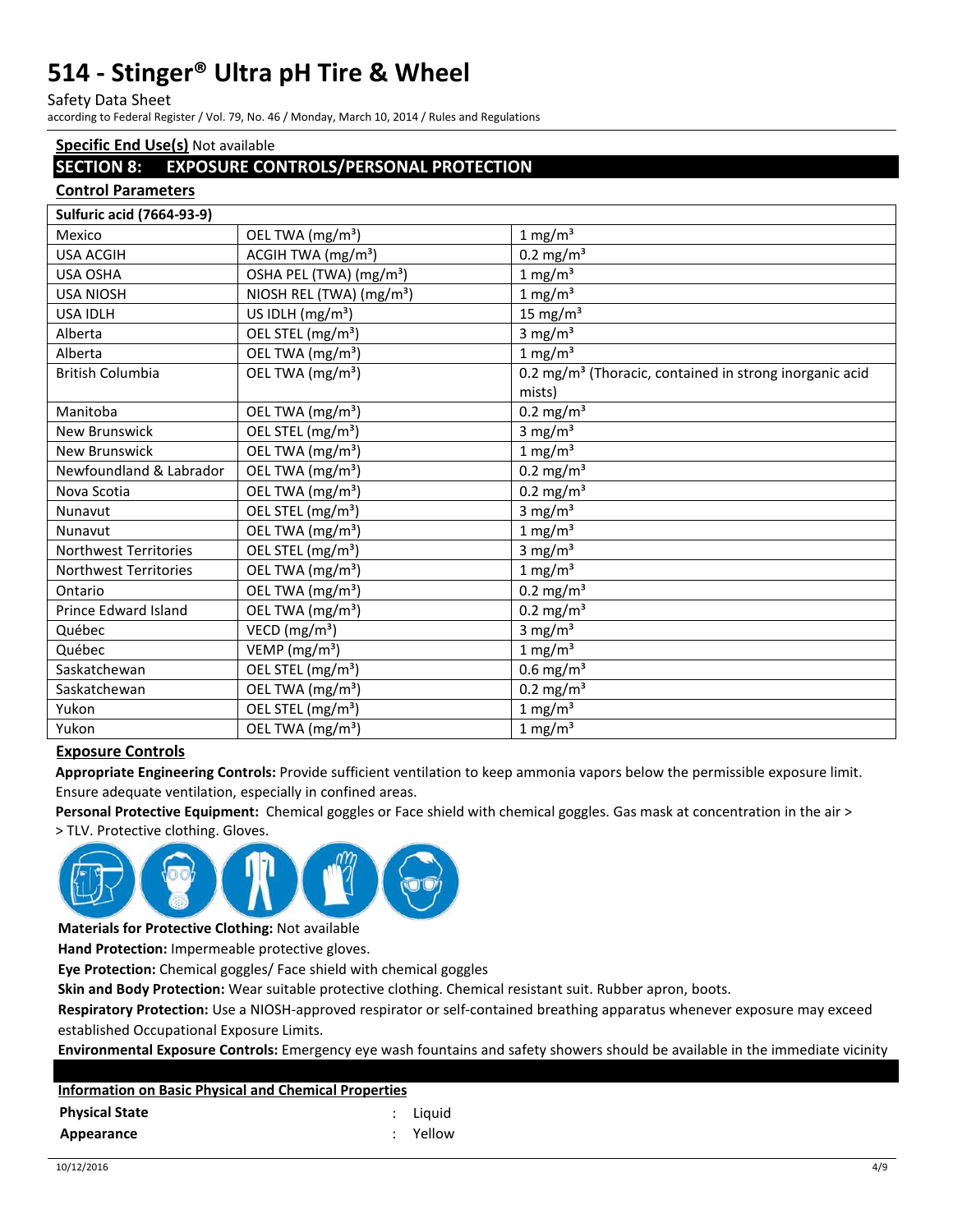Safety Data Sheet

according to Federal Register / Vol. 79, No. 46 / Monday, March 10, 2014 / Rules and Regulations

| Odor                                                     |                      | Pungent          |
|----------------------------------------------------------|----------------------|------------------|
| <b>Odor Threshold</b>                                    |                      | Not available    |
| рH                                                       |                      | $~\sim$ 1        |
| <b>Relative Evaporation Rate (butylacetate=1)</b>        |                      | Not available    |
| <b>Melting Point</b>                                     |                      | Not available    |
| <b>Freezing Point</b>                                    | $\ddot{\cdot}$       | 0 °C (32 °F)     |
| <b>Boiling Point</b>                                     | $\ddot{\cdot}$       | 100 °C (212 °F)  |
| <b>Flash Point</b>                                       | $\ddot{\cdot}$       | Not available    |
| <b>Auto-ignition Temperature</b>                         |                      | Not available    |
| <b>Decomposition Temperature</b>                         |                      | Not available    |
| Flammability (solid, gas)                                |                      | Not available    |
| <b>Lower Flammable Limit</b>                             |                      | Not available    |
| <b>Upper Flammable Limit</b>                             |                      | Not available    |
| <b>Vapor Pressure</b>                                    |                      | $< 20$ mm Hg     |
| <b>Relative Vapor Density at 20 °C</b>                   | $\ddot{\phantom{a}}$ | >1               |
| <b>Relative Density</b>                                  |                      | 1.18 Water = $1$ |
| <b>Specific Gravity</b>                                  |                      | Not available    |
| <b>Solubility</b>                                        |                      | Water: Soluble   |
| Log Pow                                                  |                      | Not available    |
| Log Kow                                                  |                      | Not available    |
| <b>Viscosity, Kinematic</b>                              |                      | Not available    |
| <b>Viscosity, Dynamic</b>                                | ÷                    | Not available    |
| <b>Explosion Data - Sensitivity to Mechanical Impact</b> | $\mathcal{L}$        | Not available    |
| <b>Explosion Data - Sensitivity to Static Discharge</b>  |                      | Not available    |

## **SECTION 10: STABILITY AND REACTIVITY**

**Reactivity:** Acidic liquids, such as this material, may react with metals and release hydrogen gas.

**Chemical Stability:** Stable at standard temperature and pressure.

**Possibility of Hazardous Reactions:** Hazardous polymerization can occur in contact with certain incompatible materials.

**Conditions to Avoid:** Protect from moisture.

**Incompatible Materials:** Avoid contact with most metals, carbides, hydrogen sulfide, turpentine, organic acids, combustibles (wood, paper, cotton) and other organic and readily oxidized materials.

**Hazardous Decomposition Products:** Under conditions of fire this material may produce: Sulphur oxides. Fluorine compounds. Emits ammonia vapors.

## **SECTION 11: TOXICOLOGICAL INFORMATION**

### **Information on Toxicological Effects - Product**

**Acute Toxicity** : Toxic if swallowed.

**LD50 and LC50 Data** Not available

**Skin Corrosion/Irritation:** Causes severe skin burns and eye damage. pH: ~ 1

**Serious Eye Damage/Irritation:** Causes serious eye damage. pH: ~ 1

**Respiratory or Skin Sensitization:** Not classified

**Germ Cell Mutagenicity:** Not classified

**Teratogenicity:** Not available

**Carcinogenicity:** May cause cancer.

**Specific Target Organ Toxicity (Repeated Exposure):** Not classified

**Reproductive Toxicity:** Not classified

**Specific Target Organ Toxicity (Single Exposure):** Not classified

**Aspiration Hazard:** Not classified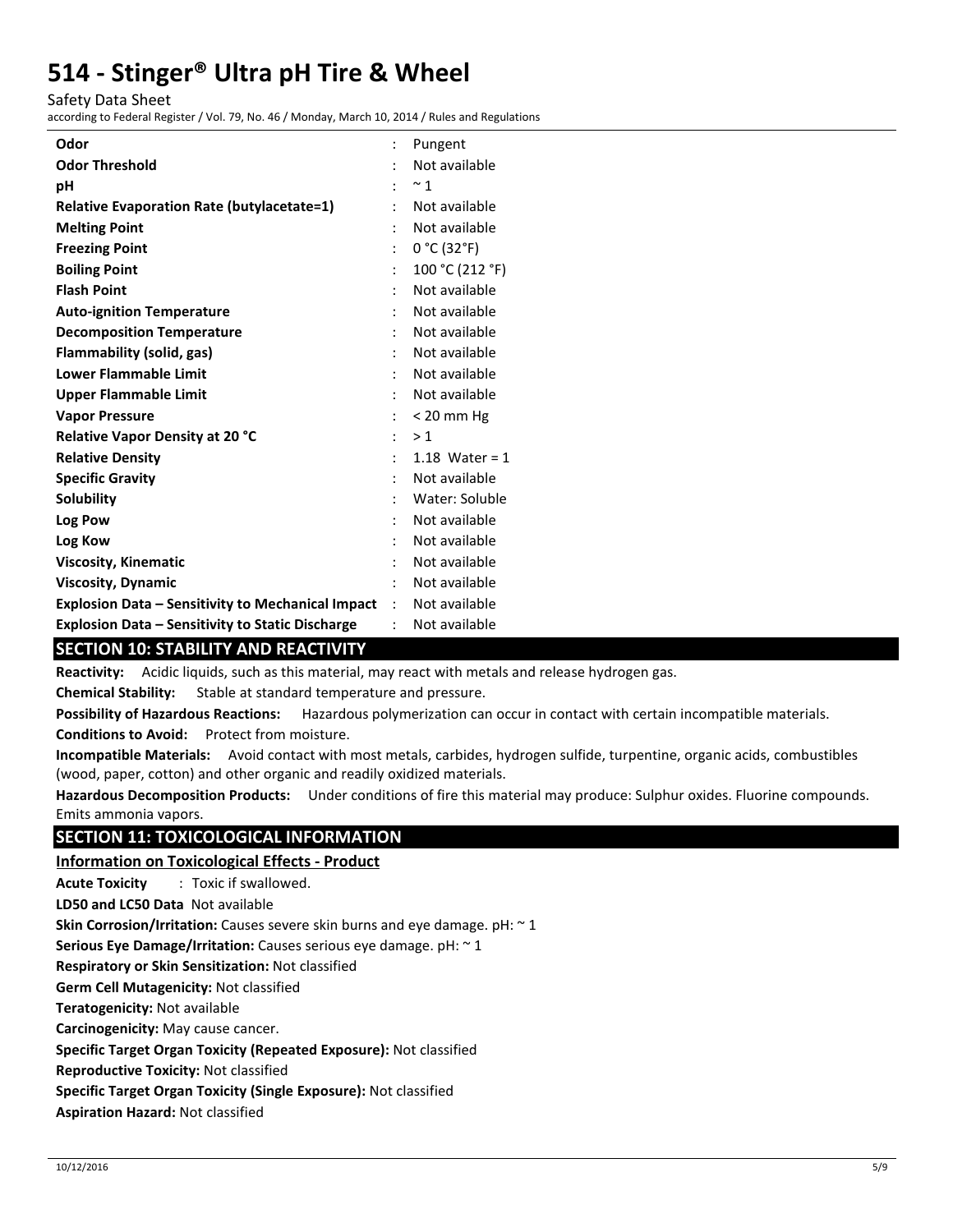Safety Data Sheet

according to Federal Register / Vol. 79, No. 46 / Monday, March 10, 2014 / Rules and Regulations

**Symptoms/Injuries After Inhalation:** Causes severe respiratory irritation if inhaled. Symptoms may include burning of nose and throat, constriction of airway, difficulty breathing, shortness of breath, bronchial spasms, chest pain, and pink frothy sputum. Contact may cause immediate severe irritation progressing quickly to chemical burns. May cause pulmonary edema. Symptoms may be delayed.

**Symptoms/Injuries After Skin Contact:** Contact may cause immediate severe irritation progressing quickly to chemical burns. **Symptoms/Injuries After Eye Contact:** Contact may cause immediate severe irritation progressing quickly to chemical burns. Can cause blindness.

**Symptoms/Injuries After Ingestion:** Toxic if swallowed. May cause burns or irritation of the linings of the mouth, throat, and gastrointestinal tract. Swallowing a small quantity of this material will result in serious health hazard.

**Chronic Symptoms:** Repeated or prolonged inhalation may damage lungs. Prolonged and repeated contact will eventually cause permanent tissue damage. May cause cancer.

#### **Information on Toxicological Effects - Ingredient(s)**

| LD50 and LC50 Data                               |                                   |                                                                      |  |  |
|--------------------------------------------------|-----------------------------------|----------------------------------------------------------------------|--|--|
| <b>Sulfuric acid (7664-93-9)</b>                 |                                   |                                                                      |  |  |
| LD50 Oral Rat                                    |                                   | 2140 mg/kg                                                           |  |  |
| LC50 Inhalation Rat (mg/l)                       |                                   | 510 mg/m <sup>3</sup> (Exposure time: 2 h)                           |  |  |
| Ammonium bifluoride (1341-49-7)                  |                                   |                                                                      |  |  |
| LD50 Oral Rat                                    |                                   | 130 mg/kg                                                            |  |  |
| <b>Sulfuric acid (7664-93-9)</b>                 |                                   |                                                                      |  |  |
| <b>IARC Group</b>                                |                                   | 1                                                                    |  |  |
| <b>SECTION 12: ECOLOGICAL INFORMATION</b>        |                                   |                                                                      |  |  |
| Toxicity Not classified                          |                                   |                                                                      |  |  |
| <b>Sulfuric acid (7664-93-9)</b>                 |                                   |                                                                      |  |  |
| LC50 Fish 1                                      |                                   | 500 mg/l (Exposure time: 96 h - Species: Brachydanio rerio [static]) |  |  |
| <b>Persistence and Degradability</b>             |                                   |                                                                      |  |  |
| 514 - Stinger® Ultra pH Tire & Wheel             |                                   |                                                                      |  |  |
| Persistence and Degradability                    | Product is biodegradable.         |                                                                      |  |  |
| <b>Bioaccumulative Potential</b>                 |                                   |                                                                      |  |  |
| 514 - Stinger <sup>®</sup> Ultra pH Tire & Wheel |                                   |                                                                      |  |  |
| <b>Bioaccumulative Potential</b>                 | Not expected to bioaccumulate.    |                                                                      |  |  |
| <b>Sulfuric acid (7664-93-9)</b>                 |                                   |                                                                      |  |  |
| BCF fish 1                                       | (no bioaccumulation)              |                                                                      |  |  |
| Ammonium bifluoride (1341-49-7)                  |                                   |                                                                      |  |  |
| BCF fish 1                                       | (completely dissociated in water) |                                                                      |  |  |
| <b>Mobility in Soil Not available</b>            |                                   |                                                                      |  |  |

**Other Adverse Effects** Not available

**SECTION 13: DISPOSAL CONSIDERATIONS** 

**Sewage Disposal Recommendations:** This material is hazardous to the aquatic environment. Keep out of sewers and waterways. **Waste Disposal Recommendations:** Dispose of waste material in accordance with all local, regional, national, provincial, territorial and international regulations.

**SECTION 14: TRANSPORT INFORMATION** 

**In Accordance With ICAO/IATA/DOT/TDG UN Number**

**UN-No.(DOT):** Not DOT regulated for transport on trucks in containers of < 119 Gallons

**IATA.:** UN2796, Sulfuric Acid, 8, PG-II

**IMDG**: NOT REGULATED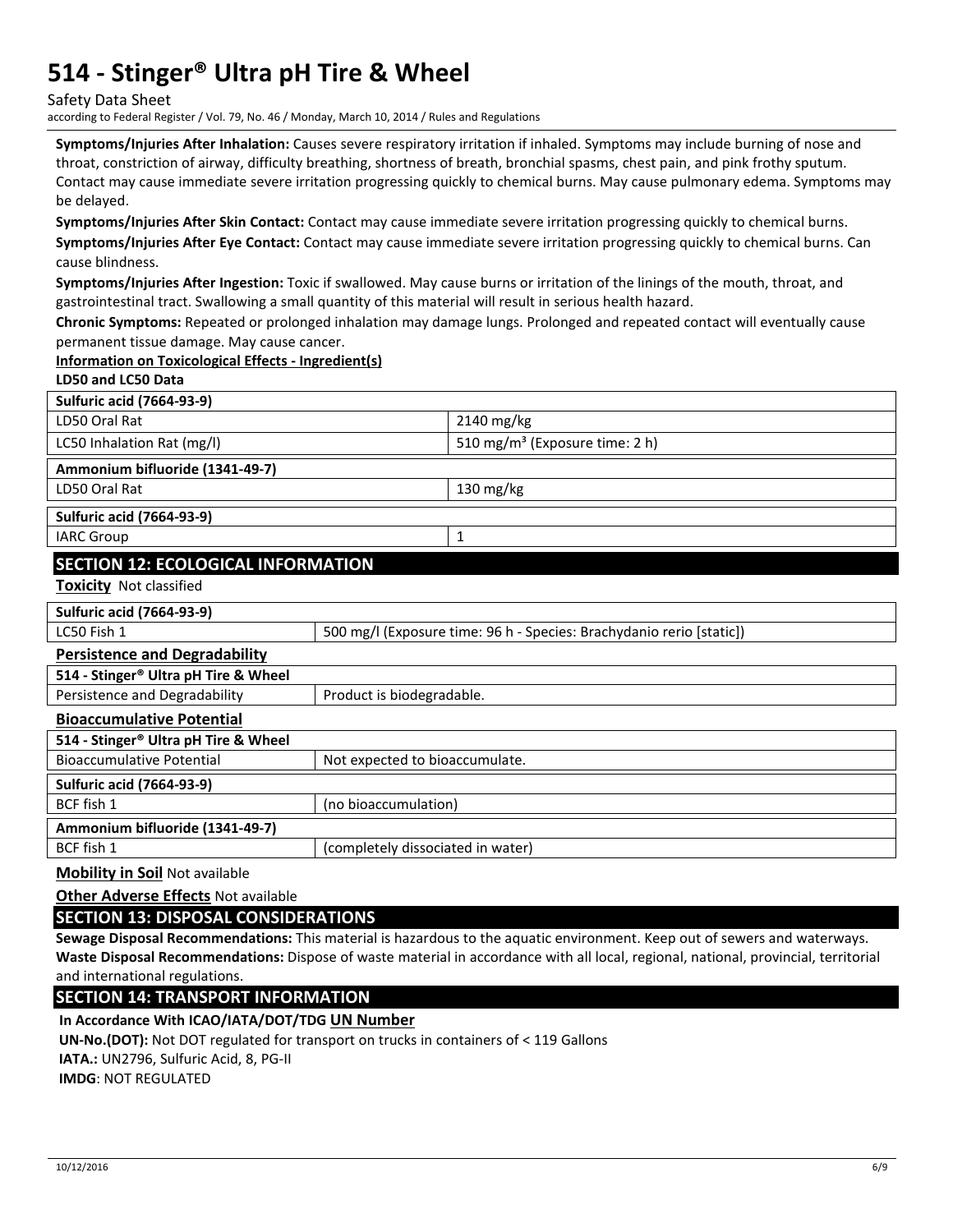Safety Data Sheet

according to Federal Register / Vol. 79, No. 46 / Monday, March 10, 2014 / Rules and Regulations

| <b>Transport Document Description</b><br><b>Department of Transportation (DOT) Hazard Classes</b><br><b>DRUM Labels (DOT)</b>                                                                                                                                                                                                                                                                                | : 8 - Corrosive                                                                                                                                                                                                                                                                                                                                                                                                                                                                                                                                                                                                                                                                                                                                                                             |
|--------------------------------------------------------------------------------------------------------------------------------------------------------------------------------------------------------------------------------------------------------------------------------------------------------------------------------------------------------------------------------------------------------------|---------------------------------------------------------------------------------------------------------------------------------------------------------------------------------------------------------------------------------------------------------------------------------------------------------------------------------------------------------------------------------------------------------------------------------------------------------------------------------------------------------------------------------------------------------------------------------------------------------------------------------------------------------------------------------------------------------------------------------------------------------------------------------------------|
|                                                                                                                                                                                                                                                                                                                                                                                                              |                                                                                                                                                                                                                                                                                                                                                                                                                                                                                                                                                                                                                                                                                                                                                                                             |
| <b>Packing Group (DOT)</b>                                                                                                                                                                                                                                                                                                                                                                                   | : II - Medium Danger                                                                                                                                                                                                                                                                                                                                                                                                                                                                                                                                                                                                                                                                                                                                                                        |
| DOT Special Provisions (49 CFR 172.102)                                                                                                                                                                                                                                                                                                                                                                      | : A3 - For combination packaging, if glass inner packaging (including<br>ampoules) are used, they must be packed with absorbent material in<br>tightly closed metal receptacles before packing in outer packaging.<br>A7 - Steel packaging must be corrosion-resistant or have protection against<br>corrosion.<br>B2 - MC 300, MC 301, MC 302, MC 303, MC 305, and MC 306 and DOT 406                                                                                                                                                                                                                                                                                                                                                                                                      |
|                                                                                                                                                                                                                                                                                                                                                                                                              | cargo tanks are not authorized.<br>B15 - Packaging must be protected with non-metallic linings impervious to<br>the lading or have a suitable corrosion allowance.                                                                                                                                                                                                                                                                                                                                                                                                                                                                                                                                                                                                                          |
|                                                                                                                                                                                                                                                                                                                                                                                                              | IB2 - Authorized IBCs: Metal (31A, 31B and 31N); Rigid plastics (31H1 and<br>31H2); Composite (31HZ1). Additional Requirement: Only liquids with a<br>vapor pressure less than or equal to 110 kPa at 50 C (1.1 bar at 122 F), or<br>130 kPa at 55 C (1.3 bar at 131 F) are authorized.                                                                                                                                                                                                                                                                                                                                                                                                                                                                                                     |
|                                                                                                                                                                                                                                                                                                                                                                                                              | N6 - Battery fluid packaged with electric storage batteries, wet or dry,<br>must conform to the packaging provisions of 173.159 (g) or (h) of this<br>subchapter.                                                                                                                                                                                                                                                                                                                                                                                                                                                                                                                                                                                                                           |
|                                                                                                                                                                                                                                                                                                                                                                                                              | N34 - Aluminum construction materials are not authorized for any part of a<br>packaging which is normally in contact with the hazardous material.<br>T8 - 4 178.274(d)(2) Normal Prohibited                                                                                                                                                                                                                                                                                                                                                                                                                                                                                                                                                                                                 |
|                                                                                                                                                                                                                                                                                                                                                                                                              | TP2 - a. The maximum degree of filling must not exceed the degree of<br>filling determined by the following: Degree of filling = $95 / (1 + a (tr - tf))$<br>Where: tr is the maximum mean bulk temperature during transport, tf is<br>the temperature in degrees celsius of the liquid during filling, and is the<br>mean coefficient of cubical expansion of the liquid between the mean<br>temperature of the liquid during filling (tf) and the maximum mean bulk<br>temperature during transportation (tr) both in degrees celsius. b. For<br>liquids transported under ambient conditions may be calculated using the<br>formula: $a = (d15 - d50) / 35d50$ Where: d15 and d50 are the densities (in<br>units of mass per unit volume) of the liquid at 15 C (59 F) and 50 C (122 F), |
|                                                                                                                                                                                                                                                                                                                                                                                                              | respectively.                                                                                                                                                                                                                                                                                                                                                                                                                                                                                                                                                                                                                                                                                                                                                                               |
|                                                                                                                                                                                                                                                                                                                                                                                                              | TP12 - This material is considered highly corrosive to steel.                                                                                                                                                                                                                                                                                                                                                                                                                                                                                                                                                                                                                                                                                                                               |
| DOT Packaging Exceptions (49 CFR 173.xxx)                                                                                                                                                                                                                                                                                                                                                                    | : 154                                                                                                                                                                                                                                                                                                                                                                                                                                                                                                                                                                                                                                                                                                                                                                                       |
| DOT Packaging Non Bulk (49 CFR 173.xxx)                                                                                                                                                                                                                                                                                                                                                                      | : 202                                                                                                                                                                                                                                                                                                                                                                                                                                                                                                                                                                                                                                                                                                                                                                                       |
| DOT Packaging Bulk (49 CFR 173.xxx)                                                                                                                                                                                                                                                                                                                                                                          | : 242                                                                                                                                                                                                                                                                                                                                                                                                                                                                                                                                                                                                                                                                                                                                                                                       |
| <b>Additional Information</b>                                                                                                                                                                                                                                                                                                                                                                                |                                                                                                                                                                                                                                                                                                                                                                                                                                                                                                                                                                                                                                                                                                                                                                                             |
| <b>Emergency Response Guide (ERG) Number</b>                                                                                                                                                                                                                                                                                                                                                                 | : 157                                                                                                                                                                                                                                                                                                                                                                                                                                                                                                                                                                                                                                                                                                                                                                                       |
| <b>Transport by sea</b>                                                                                                                                                                                                                                                                                                                                                                                      |                                                                                                                                                                                                                                                                                                                                                                                                                                                                                                                                                                                                                                                                                                                                                                                             |
| <b>DOT Vessel Stowage Location</b>                                                                                                                                                                                                                                                                                                                                                                           | : B - (i) The material may be stowed "on deck" or "under deck" on a cargo vessel and on<br>a passenger vessel carrying a number of passengers limited to not more than the larger<br>of 25 passengers, or one passenger per each 3 m of overall vessel length; and (ii) "On<br>deck only" on passenger vessels in which the number of passengers specified in<br>paragraph (k)(2)(i) of this section is exceeded.                                                                                                                                                                                                                                                                                                                                                                           |
| <b>Air transport</b><br>$\overline{D}$ $\overline{D}$ $\overline{D}$ $\overline{D}$ $\overline{D}$ $\overline{D}$ $\overline{D}$ $\overline{D}$ $\overline{D}$ $\overline{D}$ $\overline{D}$ $\overline{D}$ $\overline{D}$ $\overline{D}$ $\overline{D}$ $\overline{D}$ $\overline{D}$ $\overline{D}$ $\overline{D}$ $\overline{D}$ $\overline{D}$ $\overline{D}$ $\overline{D}$ $\overline{D}$ $\overline{$ |                                                                                                                                                                                                                                                                                                                                                                                                                                                                                                                                                                                                                                                                                                                                                                                             |

| <b>DOT Quantity Limitations Passenger Aircraft/Rail (49 CFR 173.27)</b> : 1 L |        |
|-------------------------------------------------------------------------------|--------|
| DOT Quantity Limitations Cargo Aircraft Only (49 CFR 175.75)                  | : 30 L |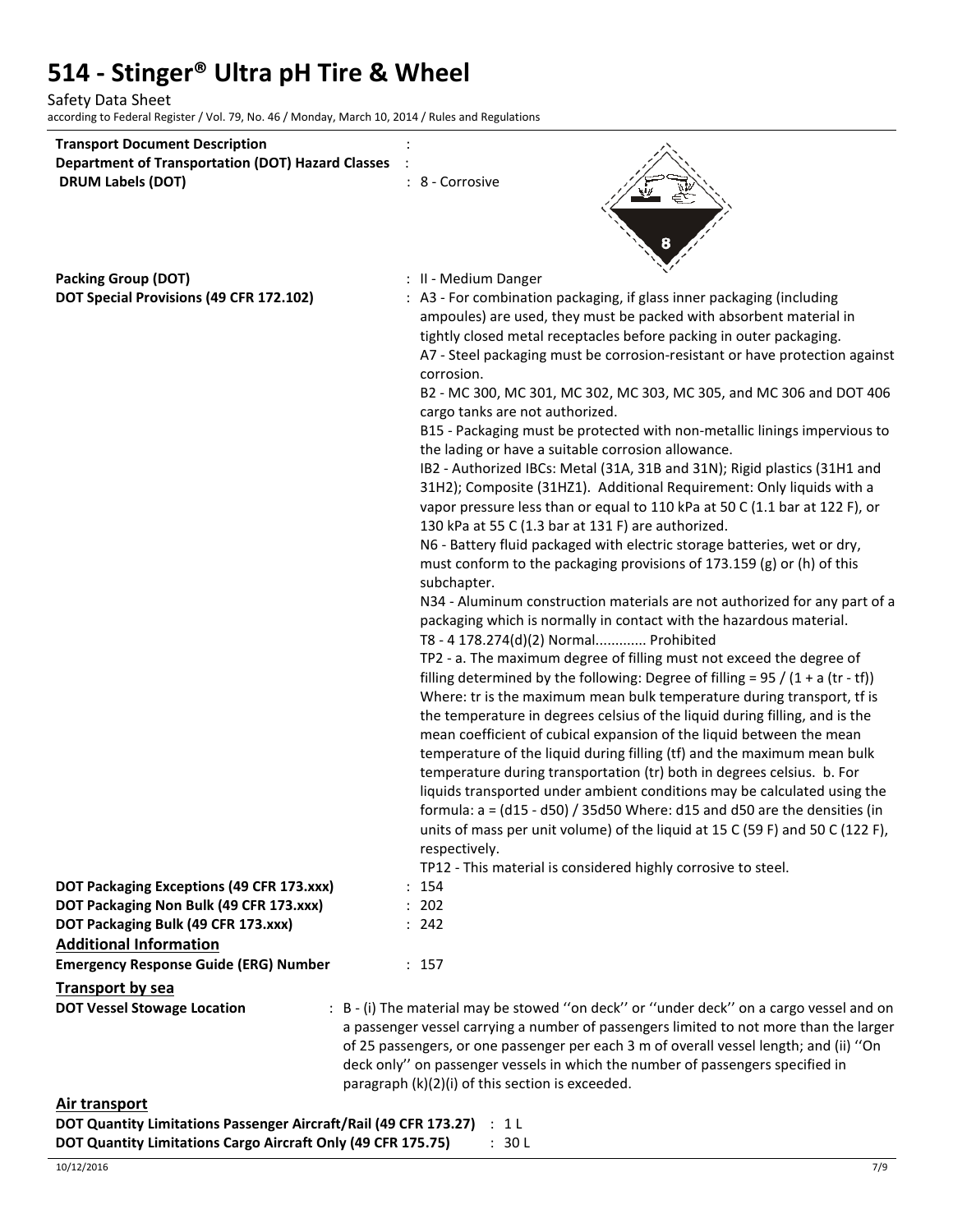Safety Data Sheet

according to Federal Register / Vol. 79, No. 46 / Monday, March 10, 2014 / Rules and Regulations

| <b>SECTION 15: REGULATORY INFORMATION</b>                     |                                                                           |                                                                                                                                     |  |  |
|---------------------------------------------------------------|---------------------------------------------------------------------------|-------------------------------------------------------------------------------------------------------------------------------------|--|--|
| <b>US Federal Regulations</b>                                 |                                                                           |                                                                                                                                     |  |  |
| 514 - Stinger® Ultra pH Tire & Wheel                          |                                                                           |                                                                                                                                     |  |  |
| SARA Section 311/312 Hazard Classes                           |                                                                           | Immediate (acute) health hazard                                                                                                     |  |  |
|                                                               |                                                                           | Delayed (chronic) health hazard                                                                                                     |  |  |
|                                                               |                                                                           | Reactive hazard                                                                                                                     |  |  |
| <b>Sulfuric acid (7664-93-9)</b>                              |                                                                           |                                                                                                                                     |  |  |
|                                                               | Listed on the United States TSCA (Toxic Substances Control Act) inventory |                                                                                                                                     |  |  |
| Listed on SARA Section 302 (Specific toxic chemical listings) |                                                                           |                                                                                                                                     |  |  |
| Listed on SARA Section 313 (Specific toxic chemical listings) |                                                                           |                                                                                                                                     |  |  |
| <b>SARA Section 302 Threshold Planning Quantity (TPQ)</b>     |                                                                           | 1000                                                                                                                                |  |  |
| <b>SARA Section 313 - Emission Reporting</b>                  |                                                                           | 1.0 % (acid aerosols including mists, vapors, gas, fog, and other<br>airborne forms of any particle size)                           |  |  |
| Ammonium bifluoride (1341-49-7)                               |                                                                           |                                                                                                                                     |  |  |
|                                                               | Listed on the United States TSCA (Toxic Substances Control Act) inventory |                                                                                                                                     |  |  |
|                                                               |                                                                           |                                                                                                                                     |  |  |
| <b>US State Regulations</b>                                   |                                                                           |                                                                                                                                     |  |  |
| <b>Sulfuric acid (7664-93-9)</b>                              |                                                                           |                                                                                                                                     |  |  |
| U.S. - California - Proposition 65 - Carcinogens List         |                                                                           | WARNING: This product contains chemicals known to the State of<br>California to cause cancer.                                       |  |  |
| <b>Sulfuric acid (7664-93-9)</b>                              |                                                                           |                                                                                                                                     |  |  |
|                                                               |                                                                           | Strong inorganic acid mists containing sulfuric acid are present on the State of California list of Chemicals Known to the State to |  |  |
| Cause Cancer or Reproductive Toxicity (Cal Prop 65).          |                                                                           |                                                                                                                                     |  |  |
| U.S. - Massachusetts - Right To Know List                     |                                                                           |                                                                                                                                     |  |  |
| U.S. - New Jersey - Right to Know Hazardous Substance List    |                                                                           |                                                                                                                                     |  |  |
| U.S. - Pennsylvania - RTK (Right to Know) List                |                                                                           |                                                                                                                                     |  |  |
| Ammonium bifluoride (1341-49-7)                               |                                                                           |                                                                                                                                     |  |  |
| U.S. - Massachusetts - Right To Know List                     |                                                                           |                                                                                                                                     |  |  |
| U.S. - New Jersey - Right to Know Hazardous Substance List    |                                                                           |                                                                                                                                     |  |  |
| U.S. - Pennsylvania - RTK (Right to Know) List                |                                                                           |                                                                                                                                     |  |  |
| <b>Canadian Regulations</b>                                   |                                                                           |                                                                                                                                     |  |  |
| 514 - Stinger <sup>®</sup> Ultra pH Tire & Wheel              |                                                                           |                                                                                                                                     |  |  |
| <b>WHMIS Classification</b>                                   | <b>Class E - Corrosive Material</b>                                       |                                                                                                                                     |  |  |
|                                                               |                                                                           | Class D Division 1 Subdivision B - Toxic material causing immediate and serious toxic effects                                       |  |  |
|                                                               |                                                                           | Class D Division 2 Subdivision A - Very toxic material causing other toxic effects                                                  |  |  |
|                                                               |                                                                           |                                                                                                                                     |  |  |
| <b>Sulfuric acid (7664-93-9)</b>                              |                                                                           |                                                                                                                                     |  |  |
|                                                               | Listed on the Canadian DSL (Domestic Substances List) inventory.          |                                                                                                                                     |  |  |
| Listed on the Canadian Ingredient Disclosure List             |                                                                           |                                                                                                                                     |  |  |
| <b>WHMIS Classification</b>                                   |                                                                           | Class D Division 1 Subdivision B - Toxic material causing immediate and serious toxic effects                                       |  |  |
|                                                               |                                                                           | Class D Division 2 Subdivision A - Very toxic material causing other toxic effects                                                  |  |  |
|                                                               | Class E - Corrosive Material                                              |                                                                                                                                     |  |  |
| Ammonium bifluoride (1341-49-7)                               |                                                                           |                                                                                                                                     |  |  |
|                                                               | Listed on the Canadian DSL (Domestic Substances List) inventory.          |                                                                                                                                     |  |  |
| <b>WHMIS Classification</b>                                   | <b>Class E - Corrosive Material</b>                                       |                                                                                                                                     |  |  |
|                                                               |                                                                           | Class D Division 1 Subdivision B - Toxic material causing immediate and serious toxic effects                                       |  |  |
|                                                               |                                                                           |                                                                                                                                     |  |  |